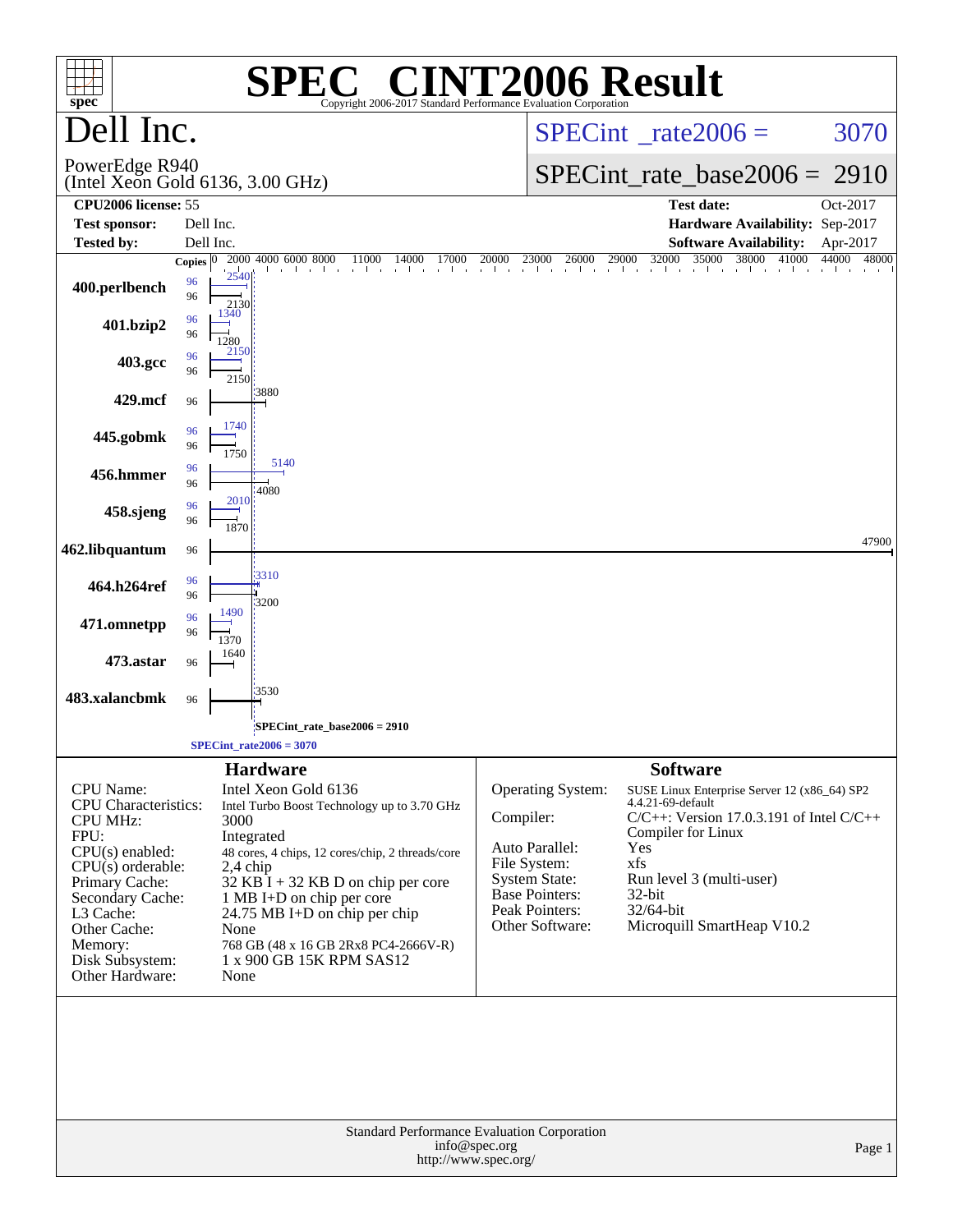

# Dell Inc.

#### SPECint rate $2006 = 3070$

(Intel Xeon Gold 6136, 3.00 GHz) PowerEdge R940

[SPECint\\_rate\\_base2006 =](http://www.spec.org/auto/cpu2006/Docs/result-fields.html#SPECintratebase2006) 2910

**[CPU2006 license:](http://www.spec.org/auto/cpu2006/Docs/result-fields.html#CPU2006license)** 55 **[Test date:](http://www.spec.org/auto/cpu2006/Docs/result-fields.html#Testdate)** Oct-2017 **[Test sponsor:](http://www.spec.org/auto/cpu2006/Docs/result-fields.html#Testsponsor)** Dell Inc. **[Hardware Availability:](http://www.spec.org/auto/cpu2006/Docs/result-fields.html#HardwareAvailability)** Sep-2017 **[Tested by:](http://www.spec.org/auto/cpu2006/Docs/result-fields.html#Testedby)** Dell Inc. **[Software Availability:](http://www.spec.org/auto/cpu2006/Docs/result-fields.html#SoftwareAvailability)** Apr-2017

#### **[Results Table](http://www.spec.org/auto/cpu2006/Docs/result-fields.html#ResultsTable)**

|                    | <b>Base</b>                                                                                              |                |       |                |       |                |             | <b>Peak</b>   |                |              |                |              |                |              |
|--------------------|----------------------------------------------------------------------------------------------------------|----------------|-------|----------------|-------|----------------|-------------|---------------|----------------|--------------|----------------|--------------|----------------|--------------|
| <b>Benchmark</b>   | <b>Copies</b>                                                                                            | <b>Seconds</b> | Ratio | <b>Seconds</b> | Ratio | <b>Seconds</b> | Ratio       | <b>Copies</b> | <b>Seconds</b> | <b>Ratio</b> | <b>Seconds</b> | <b>Ratio</b> | <b>Seconds</b> | <b>Ratio</b> |
| 400.perlbench      | 96                                                                                                       | 438            | 2140  | 441            | 2130  | 440            | 2130        | 96            | 370            | 2540         | 369            | 2540         | 370            | 2540         |
| 401.bzip2          | 96                                                                                                       | 725            | 1280  | 725            | 1280  | 718            | 1290        | 96            | 687            | 1350         | 689            | 1340         | 690            | 1340         |
| $403.\mathrm{gcc}$ | 96                                                                                                       | 360            | 2150  | 360            | 2150  | 361            | 2140        | 96            | 359            | 2150         | 359            | 2150         | 360            | 2150         |
| $429$ .mcf         | 96                                                                                                       | 225            | 3890  | 226            | 3880  | 225            | <b>3880</b> | 96            | 225            | 3890         | 226            | 3880         | 225            | 3880         |
| $445$ .gobmk       | 96                                                                                                       | 576            | 1750  | 576            | 1750  | 576            | 1750        | 96            | 577            | 1740         | 578            | 1740         | 578            | 1740         |
| 456.hmmer          | 96                                                                                                       | 219            | 4090  | 220            | 4070  | 219            | 4080        | 96            | 174            | 5140         | 174            | 5150         | 175            | 5130         |
| $458$ .sjeng       | 96                                                                                                       | 621            | 1870  | 621            | 1870  | 621            | 1870        | 96            | 577            | 2010         | 577            | 2010         | 577            | 2010         |
| 462.libquantum     | 96                                                                                                       | 41.5           | 48000 | 41.5           | 47900 | 41.5           | 47900       | 96            | 41.5           | 48000        | 41.5           | 47900        | 41.5           | 47900        |
| 464.h264ref        | 96                                                                                                       | 664            | 3200  | 648            | 3280  | 668            | 3180        | 96            | 642            | 3310         | 642            | 3310         | 621            | 3420         |
| 471.omnetpp        | 96                                                                                                       | 440            | 1360  | 439            | 1370  | 439            | 1370        | 96            | 404            | 1490         | 404            | 1480         | 403            | 1490         |
| $473$ . astar      | 96                                                                                                       | 411            | 1640  | 410            | 1640  | 409            | 1650        | 96            | 411            | 1640         | 410            | 1640         | 409            | 1650         |
| 483.xalancbmk      | 96                                                                                                       | 188            | 3530  | 188            | 3530  | 188            | 3520        | 96            | 188            | 3530         | 188            | 3530         | 188            | 3520         |
|                    | Results appear in the order in which they were run. Bold underlined text indicates a median measurement. |                |       |                |       |                |             |               |                |              |                |              |                |              |

#### **[Submit Notes](http://www.spec.org/auto/cpu2006/Docs/result-fields.html#SubmitNotes)**

 The numactl mechanism was used to bind copies to processors. The config file option 'submit' was used to generate numactl commands to bind each copy to a specific processor. For details, please see the config file.

#### **[Operating System Notes](http://www.spec.org/auto/cpu2006/Docs/result-fields.html#OperatingSystemNotes)**

 Kernel boot parameter: nohz\_full=1-95 Stack size set to unlimited using "ulimit -s unlimited"

#### **[Platform Notes](http://www.spec.org/auto/cpu2006/Docs/result-fields.html#PlatformNotes)**

 BIOS settings: Logical Processor Enabled Virtualization Technology Disabled Sub NUMA Cluster Enabled System Profile set to Custom CPU Performance set to Maximum Performance C1E Disabled C States set to Autonomous Uncore Frequency set to Dynamic Memory Patrol Scrub Disabled Energy Efficiency Policy set to Performance CPU Interconnect Bus Link Power Management Disabled PCI ASPM L1 Link Power Management Disabled Sysinfo program /home/cpu2006/config/sysinfo.rev6993 Revision 6993 of 2015-11-06 (b5e8d4b4eb51ed28d7f98696cbe290c1) running on linux-r3h9 Fri Oct 20 17:53:13 2017 Continued on next page

> Standard Performance Evaluation Corporation [info@spec.org](mailto:info@spec.org) <http://www.spec.org/>

Page 2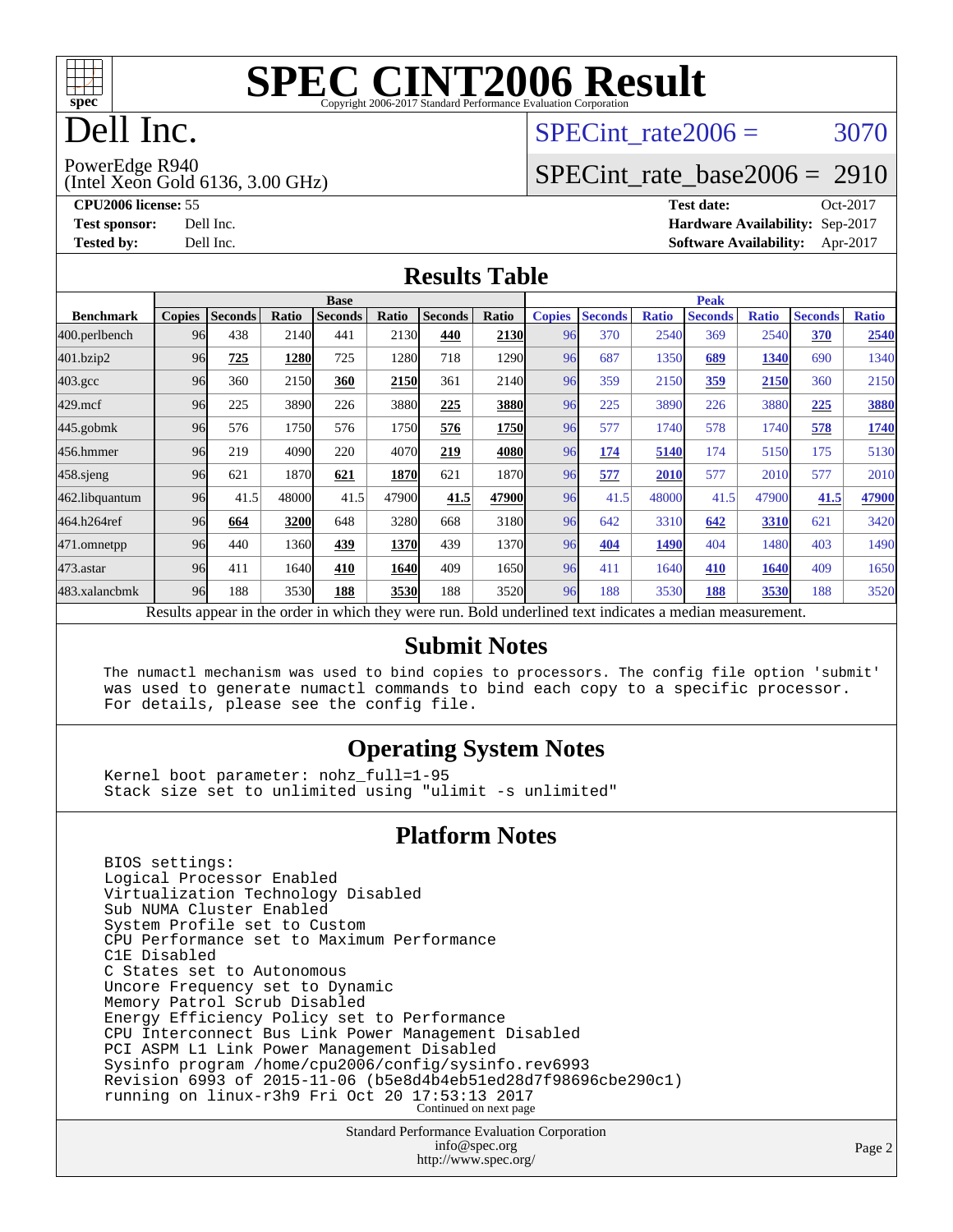

# Dell Inc.

SPECint rate $2006 = 3070$ 

(Intel Xeon Gold 6136, 3.00 GHz) PowerEdge R940

[SPECint\\_rate\\_base2006 =](http://www.spec.org/auto/cpu2006/Docs/result-fields.html#SPECintratebase2006) 2910

**[CPU2006 license:](http://www.spec.org/auto/cpu2006/Docs/result-fields.html#CPU2006license)** 55 **[Test date:](http://www.spec.org/auto/cpu2006/Docs/result-fields.html#Testdate)** Oct-2017 **[Test sponsor:](http://www.spec.org/auto/cpu2006/Docs/result-fields.html#Testsponsor)** Dell Inc. **[Hardware Availability:](http://www.spec.org/auto/cpu2006/Docs/result-fields.html#HardwareAvailability)** Sep-2017 **[Tested by:](http://www.spec.org/auto/cpu2006/Docs/result-fields.html#Testedby)** Dell Inc. **[Software Availability:](http://www.spec.org/auto/cpu2006/Docs/result-fields.html#SoftwareAvailability)** Apr-2017

#### **[Platform Notes \(Continued\)](http://www.spec.org/auto/cpu2006/Docs/result-fields.html#PlatformNotes)**

Standard Performance Evaluation Corporation [info@spec.org](mailto:info@spec.org) <http://www.spec.org/> Page 3 This section contains SUT (System Under Test) info as seen by some common utilities. To remove or add to this section, see: <http://www.spec.org/cpu2006/Docs/config.html#sysinfo> From /proc/cpuinfo model name : Intel(R) Xeon(R) Gold 6136 CPU @ 3.00GHz 4 "physical id"s (chips) 96 "processors" cores, siblings (Caution: counting these is hw and system dependent. The following excerpts from /proc/cpuinfo might not be reliable. Use with caution.) cpu cores : 12 siblings : 24 physical 0: cores 0 1 2 3 4 9 10 16 18 19 25 26 physical 1: cores 0 3 4 5 6 7 16 18 19 20 21 22 physical 2: cores 0 1 2 3 4 9 10 16 18 19 25 26 physical 3: cores 0 3 4 5 6 7 16 18 19 20 21 22 cache size : 25344 KB From /proc/meminfo MemTotal: 791224272 kB HugePages\_Total: 0 Hugepagesize: 2048 kB /usr/bin/lsb\_release -d SUSE Linux Enterprise Server 12 SP2 From /etc/\*release\* /etc/\*version\* SuSE-release: SUSE Linux Enterprise Server 12 (x86\_64) VERSION = 12 PATCHLEVEL = 2 # This file is deprecated and will be removed in a future service pack or release. # Please check /etc/os-release for details about this release. os-release: NAME="SLES" VERSION="12-SP2" VERSION\_ID="12.2" PRETTY\_NAME="SUSE Linux Enterprise Server 12 SP2" ID="sles" ANSI\_COLOR="0;32" CPE\_NAME="cpe:/o:suse:sles:12:sp2" uname -a: Linux linux-r3h9 4.4.21-69-default #1 SMP Tue Oct 25 10:58:20 UTC 2016 (9464f67) x86\_64 x86\_64 x86\_64 GNU/Linux run-level 3 Oct 20 17:53 SPEC is set to: /home/cpu2006 Continued on next page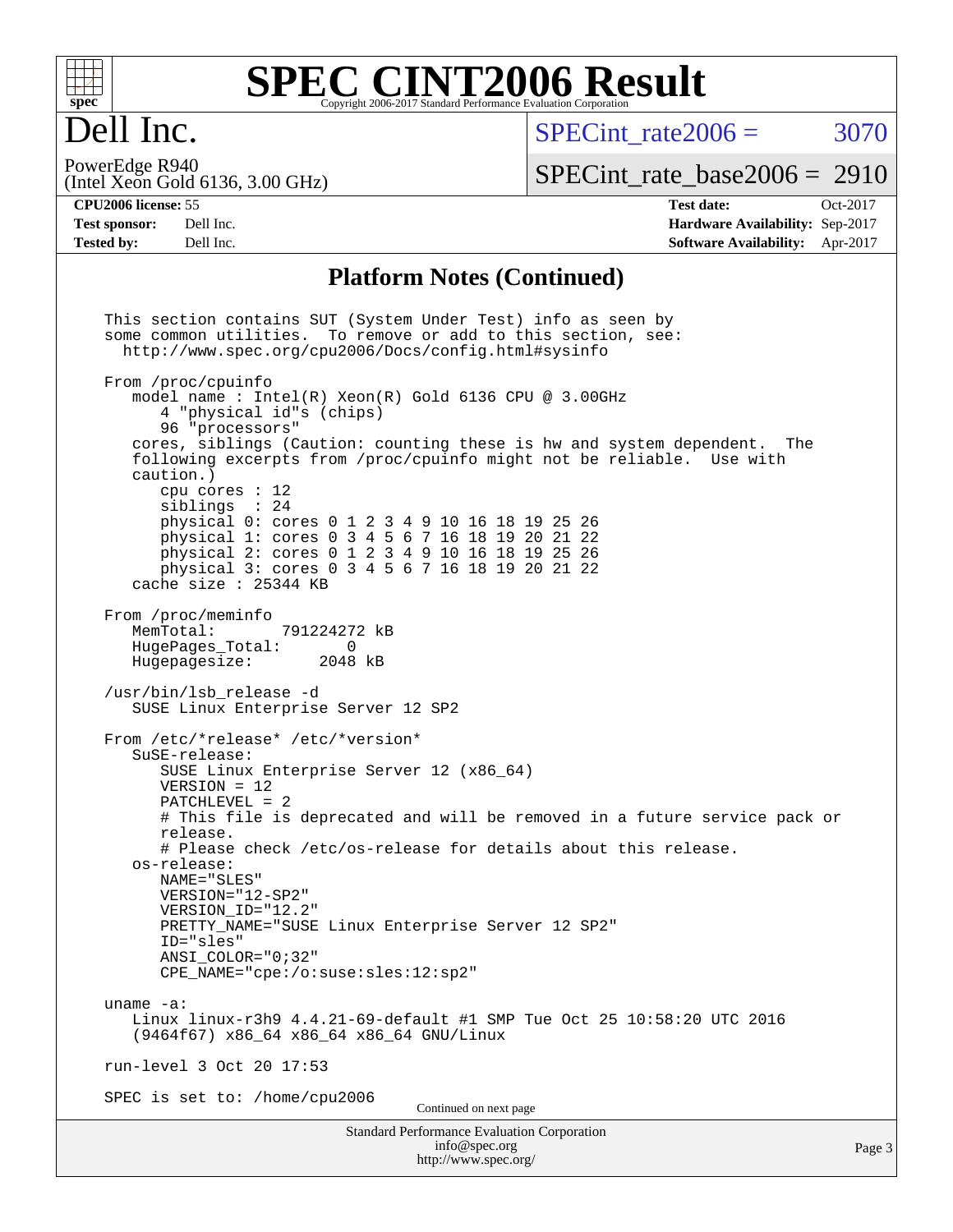

## Dell Inc.

PowerEdge R940

SPECint rate $2006 = 3070$ 

[SPECint\\_rate\\_base2006 =](http://www.spec.org/auto/cpu2006/Docs/result-fields.html#SPECintratebase2006) 2910

(Intel Xeon Gold 6136, 3.00 GHz)

**[CPU2006 license:](http://www.spec.org/auto/cpu2006/Docs/result-fields.html#CPU2006license)** 55 **[Test date:](http://www.spec.org/auto/cpu2006/Docs/result-fields.html#Testdate)** Oct-2017 **[Test sponsor:](http://www.spec.org/auto/cpu2006/Docs/result-fields.html#Testsponsor)** Dell Inc. **[Hardware Availability:](http://www.spec.org/auto/cpu2006/Docs/result-fields.html#HardwareAvailability)** Sep-2017 **[Tested by:](http://www.spec.org/auto/cpu2006/Docs/result-fields.html#Testedby)** Dell Inc. **[Software Availability:](http://www.spec.org/auto/cpu2006/Docs/result-fields.html#SoftwareAvailability)** Apr-2017

#### **[Platform Notes \(Continued\)](http://www.spec.org/auto/cpu2006/Docs/result-fields.html#PlatformNotes)**

Filesystem Type Size Used Avail Use% Mounted on<br>
/dev/sda4 xfs 796G 17G 779G 3% /home 17G 779G Additional information from dmidecode:

 Warning: Use caution when you interpret this section. The 'dmidecode' program reads system data which is "intended to allow hardware to be accurately determined", but the intent may not be met, as there are frequent changes to hardware, firmware, and the "DMTF SMBIOS" standard.

 BIOS Dell Inc. 1.1.7 08/10/2017 Memory: 13x 00AD00B300AD HMA82GR7AFR8N-VK 16 GB 2 rank 2666 MHz 35x 00CE063200CE M393A2K43BB1-CTD 16 GB 2 rank 2666 MHz

(End of data from sysinfo program)

#### **[General Notes](http://www.spec.org/auto/cpu2006/Docs/result-fields.html#GeneralNotes)**

Environment variables set by runspec before the start of the run: LD\_LIBRARY\_PATH = "/home/cpu2006/lib/ia32:/home/cpu2006/lib/intel64:/home/cpu2006/sh10.2"

 Binaries compiled on a system with 1x Intel Core i7-4790 CPU + 32GB RAM memory using Redhat Enterprise Linux 7.2 Transparent Huge Pages enabled by default Filesystem page cache cleared with: shell invocation of 'sync; echo 3 > /proc/sys/vm/drop\_caches' prior to run runspec command invoked through numactl i.e.: numactl --interleave=all runspec <etc>

#### **[Base Compiler Invocation](http://www.spec.org/auto/cpu2006/Docs/result-fields.html#BaseCompilerInvocation)**

[C benchmarks](http://www.spec.org/auto/cpu2006/Docs/result-fields.html#Cbenchmarks):

[icc -m32 -L/opt/intel/compilers\\_and\\_libraries\\_2017/linux/lib/ia32](http://www.spec.org/cpu2006/results/res2017q4/cpu2006-20171114-50550.flags.html#user_CCbase_intel_icc_c29f3ff5a7ed067b11e4ec10a03f03ae)

[C++ benchmarks:](http://www.spec.org/auto/cpu2006/Docs/result-fields.html#CXXbenchmarks)

[icpc -m32 -L/opt/intel/compilers\\_and\\_libraries\\_2017/linux/lib/ia32](http://www.spec.org/cpu2006/results/res2017q4/cpu2006-20171114-50550.flags.html#user_CXXbase_intel_icpc_8c35c7808b62dab9ae41a1aa06361b6b)

#### **[Base Portability Flags](http://www.spec.org/auto/cpu2006/Docs/result-fields.html#BasePortabilityFlags)**

 400.perlbench: [-D\\_FILE\\_OFFSET\\_BITS=64](http://www.spec.org/cpu2006/results/res2017q4/cpu2006-20171114-50550.flags.html#user_basePORTABILITY400_perlbench_file_offset_bits_64_438cf9856305ebd76870a2c6dc2689ab) [-DSPEC\\_CPU\\_LINUX\\_IA32](http://www.spec.org/cpu2006/results/res2017q4/cpu2006-20171114-50550.flags.html#b400.perlbench_baseCPORTABILITY_DSPEC_CPU_LINUX_IA32) 401.bzip2: [-D\\_FILE\\_OFFSET\\_BITS=64](http://www.spec.org/cpu2006/results/res2017q4/cpu2006-20171114-50550.flags.html#user_basePORTABILITY401_bzip2_file_offset_bits_64_438cf9856305ebd76870a2c6dc2689ab) 403.gcc: [-D\\_FILE\\_OFFSET\\_BITS=64](http://www.spec.org/cpu2006/results/res2017q4/cpu2006-20171114-50550.flags.html#user_basePORTABILITY403_gcc_file_offset_bits_64_438cf9856305ebd76870a2c6dc2689ab) 429.mcf: [-D\\_FILE\\_OFFSET\\_BITS=64](http://www.spec.org/cpu2006/results/res2017q4/cpu2006-20171114-50550.flags.html#user_basePORTABILITY429_mcf_file_offset_bits_64_438cf9856305ebd76870a2c6dc2689ab) 445.gobmk: [-D\\_FILE\\_OFFSET\\_BITS=64](http://www.spec.org/cpu2006/results/res2017q4/cpu2006-20171114-50550.flags.html#user_basePORTABILITY445_gobmk_file_offset_bits_64_438cf9856305ebd76870a2c6dc2689ab) 456.hmmer: [-D\\_FILE\\_OFFSET\\_BITS=64](http://www.spec.org/cpu2006/results/res2017q4/cpu2006-20171114-50550.flags.html#user_basePORTABILITY456_hmmer_file_offset_bits_64_438cf9856305ebd76870a2c6dc2689ab) 458.sjeng: [-D\\_FILE\\_OFFSET\\_BITS=64](http://www.spec.org/cpu2006/results/res2017q4/cpu2006-20171114-50550.flags.html#user_basePORTABILITY458_sjeng_file_offset_bits_64_438cf9856305ebd76870a2c6dc2689ab)

Continued on next page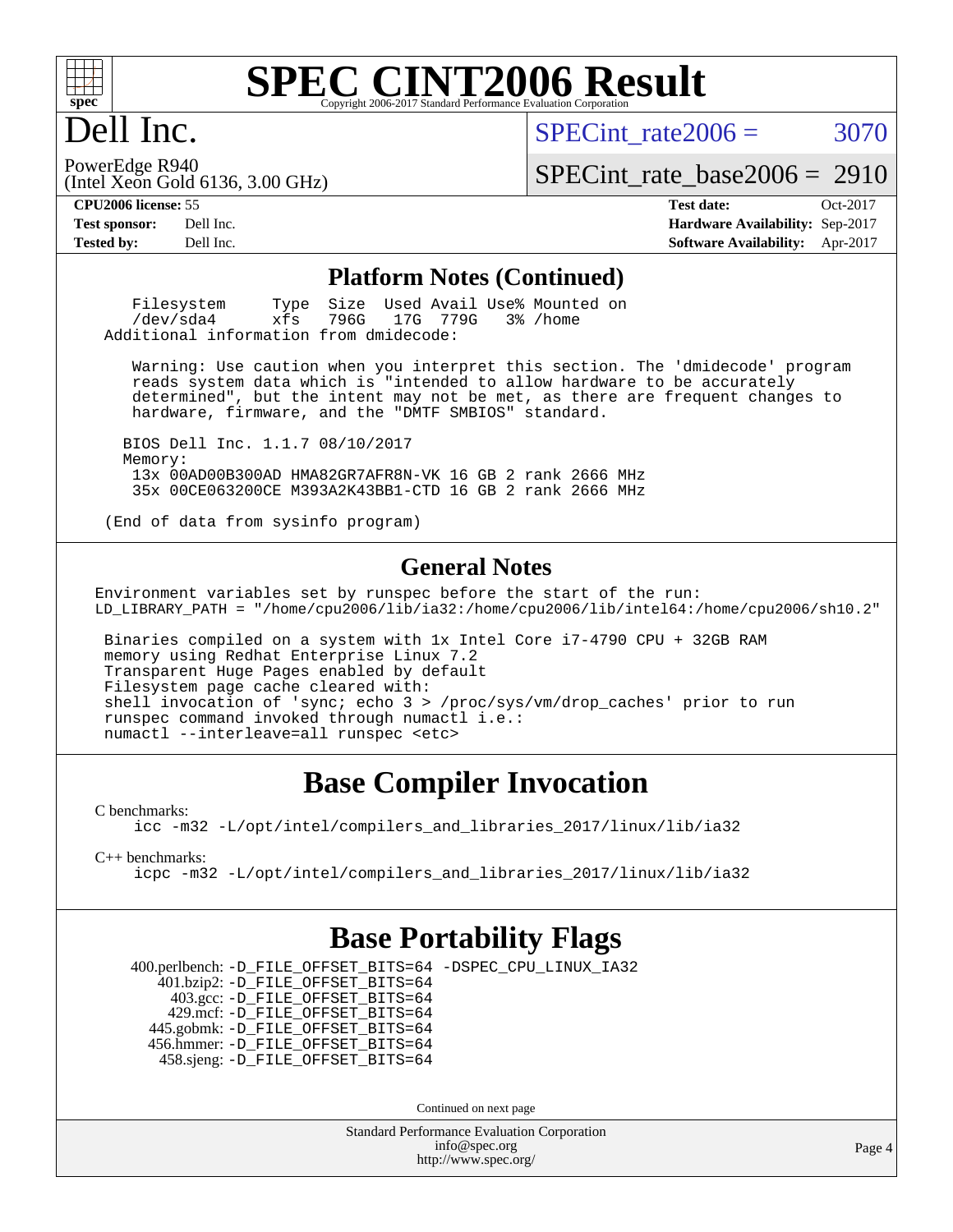

## Dell Inc.

SPECint rate $2006 = 3070$ 

(Intel Xeon Gold 6136, 3.00 GHz) PowerEdge R940

[SPECint\\_rate\\_base2006 =](http://www.spec.org/auto/cpu2006/Docs/result-fields.html#SPECintratebase2006) 2910

**[CPU2006 license:](http://www.spec.org/auto/cpu2006/Docs/result-fields.html#CPU2006license)** 55 **[Test date:](http://www.spec.org/auto/cpu2006/Docs/result-fields.html#Testdate)** Oct-2017 **[Test sponsor:](http://www.spec.org/auto/cpu2006/Docs/result-fields.html#Testsponsor)** Dell Inc. **[Hardware Availability:](http://www.spec.org/auto/cpu2006/Docs/result-fields.html#HardwareAvailability)** Sep-2017 **[Tested by:](http://www.spec.org/auto/cpu2006/Docs/result-fields.html#Testedby)** Dell Inc. **[Software Availability:](http://www.spec.org/auto/cpu2006/Docs/result-fields.html#SoftwareAvailability)** Apr-2017

## **[Base Portability Flags \(Continued\)](http://www.spec.org/auto/cpu2006/Docs/result-fields.html#BasePortabilityFlags)**

 462.libquantum: [-D\\_FILE\\_OFFSET\\_BITS=64](http://www.spec.org/cpu2006/results/res2017q4/cpu2006-20171114-50550.flags.html#user_basePORTABILITY462_libquantum_file_offset_bits_64_438cf9856305ebd76870a2c6dc2689ab) [-DSPEC\\_CPU\\_LINUX](http://www.spec.org/cpu2006/results/res2017q4/cpu2006-20171114-50550.flags.html#b462.libquantum_baseCPORTABILITY_DSPEC_CPU_LINUX) 464.h264ref: [-D\\_FILE\\_OFFSET\\_BITS=64](http://www.spec.org/cpu2006/results/res2017q4/cpu2006-20171114-50550.flags.html#user_basePORTABILITY464_h264ref_file_offset_bits_64_438cf9856305ebd76870a2c6dc2689ab) 471.omnetpp: [-D\\_FILE\\_OFFSET\\_BITS=64](http://www.spec.org/cpu2006/results/res2017q4/cpu2006-20171114-50550.flags.html#user_basePORTABILITY471_omnetpp_file_offset_bits_64_438cf9856305ebd76870a2c6dc2689ab) 473.astar: [-D\\_FILE\\_OFFSET\\_BITS=64](http://www.spec.org/cpu2006/results/res2017q4/cpu2006-20171114-50550.flags.html#user_basePORTABILITY473_astar_file_offset_bits_64_438cf9856305ebd76870a2c6dc2689ab) 483.xalancbmk: [-D\\_FILE\\_OFFSET\\_BITS=64](http://www.spec.org/cpu2006/results/res2017q4/cpu2006-20171114-50550.flags.html#user_basePORTABILITY483_xalancbmk_file_offset_bits_64_438cf9856305ebd76870a2c6dc2689ab) [-DSPEC\\_CPU\\_LINUX](http://www.spec.org/cpu2006/results/res2017q4/cpu2006-20171114-50550.flags.html#b483.xalancbmk_baseCXXPORTABILITY_DSPEC_CPU_LINUX)

#### **[Base Optimization Flags](http://www.spec.org/auto/cpu2006/Docs/result-fields.html#BaseOptimizationFlags)**

[C benchmarks](http://www.spec.org/auto/cpu2006/Docs/result-fields.html#Cbenchmarks):

[-xCORE-AVX512](http://www.spec.org/cpu2006/results/res2017q4/cpu2006-20171114-50550.flags.html#user_CCbase_f-xCORE-AVX512) [-ipo](http://www.spec.org/cpu2006/results/res2017q4/cpu2006-20171114-50550.flags.html#user_CCbase_f-ipo) [-O3](http://www.spec.org/cpu2006/results/res2017q4/cpu2006-20171114-50550.flags.html#user_CCbase_f-O3) [-no-prec-div](http://www.spec.org/cpu2006/results/res2017q4/cpu2006-20171114-50550.flags.html#user_CCbase_f-no-prec-div) [-qopt-prefetch](http://www.spec.org/cpu2006/results/res2017q4/cpu2006-20171114-50550.flags.html#user_CCbase_f-qopt-prefetch) [-qopt-mem-layout-trans=3](http://www.spec.org/cpu2006/results/res2017q4/cpu2006-20171114-50550.flags.html#user_CCbase_f-qopt-mem-layout-trans_170f5be61cd2cedc9b54468c59262d5d)

[C++ benchmarks:](http://www.spec.org/auto/cpu2006/Docs/result-fields.html#CXXbenchmarks)

[-xCORE-AVX512](http://www.spec.org/cpu2006/results/res2017q4/cpu2006-20171114-50550.flags.html#user_CXXbase_f-xCORE-AVX512) [-ipo](http://www.spec.org/cpu2006/results/res2017q4/cpu2006-20171114-50550.flags.html#user_CXXbase_f-ipo) [-O3](http://www.spec.org/cpu2006/results/res2017q4/cpu2006-20171114-50550.flags.html#user_CXXbase_f-O3) [-no-prec-div](http://www.spec.org/cpu2006/results/res2017q4/cpu2006-20171114-50550.flags.html#user_CXXbase_f-no-prec-div) [-qopt-prefetch](http://www.spec.org/cpu2006/results/res2017q4/cpu2006-20171114-50550.flags.html#user_CXXbase_f-qopt-prefetch) [-qopt-mem-layout-trans=3](http://www.spec.org/cpu2006/results/res2017q4/cpu2006-20171114-50550.flags.html#user_CXXbase_f-qopt-mem-layout-trans_170f5be61cd2cedc9b54468c59262d5d) [-Wl,-z,muldefs](http://www.spec.org/cpu2006/results/res2017q4/cpu2006-20171114-50550.flags.html#user_CXXbase_link_force_multiple1_74079c344b956b9658436fd1b6dd3a8a) [-L/sh10.2 -lsmartheap](http://www.spec.org/cpu2006/results/res2017q4/cpu2006-20171114-50550.flags.html#user_CXXbase_SmartHeap_b831f2d313e2fffa6dfe3f00ffc1f1c0)

#### **[Base Other Flags](http://www.spec.org/auto/cpu2006/Docs/result-fields.html#BaseOtherFlags)**

[C benchmarks](http://www.spec.org/auto/cpu2006/Docs/result-fields.html#Cbenchmarks):

403.gcc: [-Dalloca=\\_alloca](http://www.spec.org/cpu2006/results/res2017q4/cpu2006-20171114-50550.flags.html#b403.gcc_baseEXTRA_CFLAGS_Dalloca_be3056838c12de2578596ca5467af7f3)

#### **[Peak Compiler Invocation](http://www.spec.org/auto/cpu2006/Docs/result-fields.html#PeakCompilerInvocation)**

[C benchmarks \(except as noted below\)](http://www.spec.org/auto/cpu2006/Docs/result-fields.html#Cbenchmarksexceptasnotedbelow):

[icc -m32 -L/opt/intel/compilers\\_and\\_libraries\\_2017/linux/lib/ia32](http://www.spec.org/cpu2006/results/res2017q4/cpu2006-20171114-50550.flags.html#user_CCpeak_intel_icc_c29f3ff5a7ed067b11e4ec10a03f03ae)

400.perlbench: [icc -m64](http://www.spec.org/cpu2006/results/res2017q4/cpu2006-20171114-50550.flags.html#user_peakCCLD400_perlbench_intel_icc_64bit_bda6cc9af1fdbb0edc3795bac97ada53)

401.bzip2: [icc -m64](http://www.spec.org/cpu2006/results/res2017q4/cpu2006-20171114-50550.flags.html#user_peakCCLD401_bzip2_intel_icc_64bit_bda6cc9af1fdbb0edc3795bac97ada53)

456.hmmer: [icc -m64](http://www.spec.org/cpu2006/results/res2017q4/cpu2006-20171114-50550.flags.html#user_peakCCLD456_hmmer_intel_icc_64bit_bda6cc9af1fdbb0edc3795bac97ada53)

458.sjeng: [icc -m64](http://www.spec.org/cpu2006/results/res2017q4/cpu2006-20171114-50550.flags.html#user_peakCCLD458_sjeng_intel_icc_64bit_bda6cc9af1fdbb0edc3795bac97ada53)

[C++ benchmarks:](http://www.spec.org/auto/cpu2006/Docs/result-fields.html#CXXbenchmarks)

[icpc -m32 -L/opt/intel/compilers\\_and\\_libraries\\_2017/linux/lib/ia32](http://www.spec.org/cpu2006/results/res2017q4/cpu2006-20171114-50550.flags.html#user_CXXpeak_intel_icpc_8c35c7808b62dab9ae41a1aa06361b6b)

#### **[Peak Portability Flags](http://www.spec.org/auto/cpu2006/Docs/result-fields.html#PeakPortabilityFlags)**

400.perlbench: [-DSPEC\\_CPU\\_LP64](http://www.spec.org/cpu2006/results/res2017q4/cpu2006-20171114-50550.flags.html#b400.perlbench_peakCPORTABILITY_DSPEC_CPU_LP64) [-DSPEC\\_CPU\\_LINUX\\_X64](http://www.spec.org/cpu2006/results/res2017q4/cpu2006-20171114-50550.flags.html#b400.perlbench_peakCPORTABILITY_DSPEC_CPU_LINUX_X64)

Continued on next page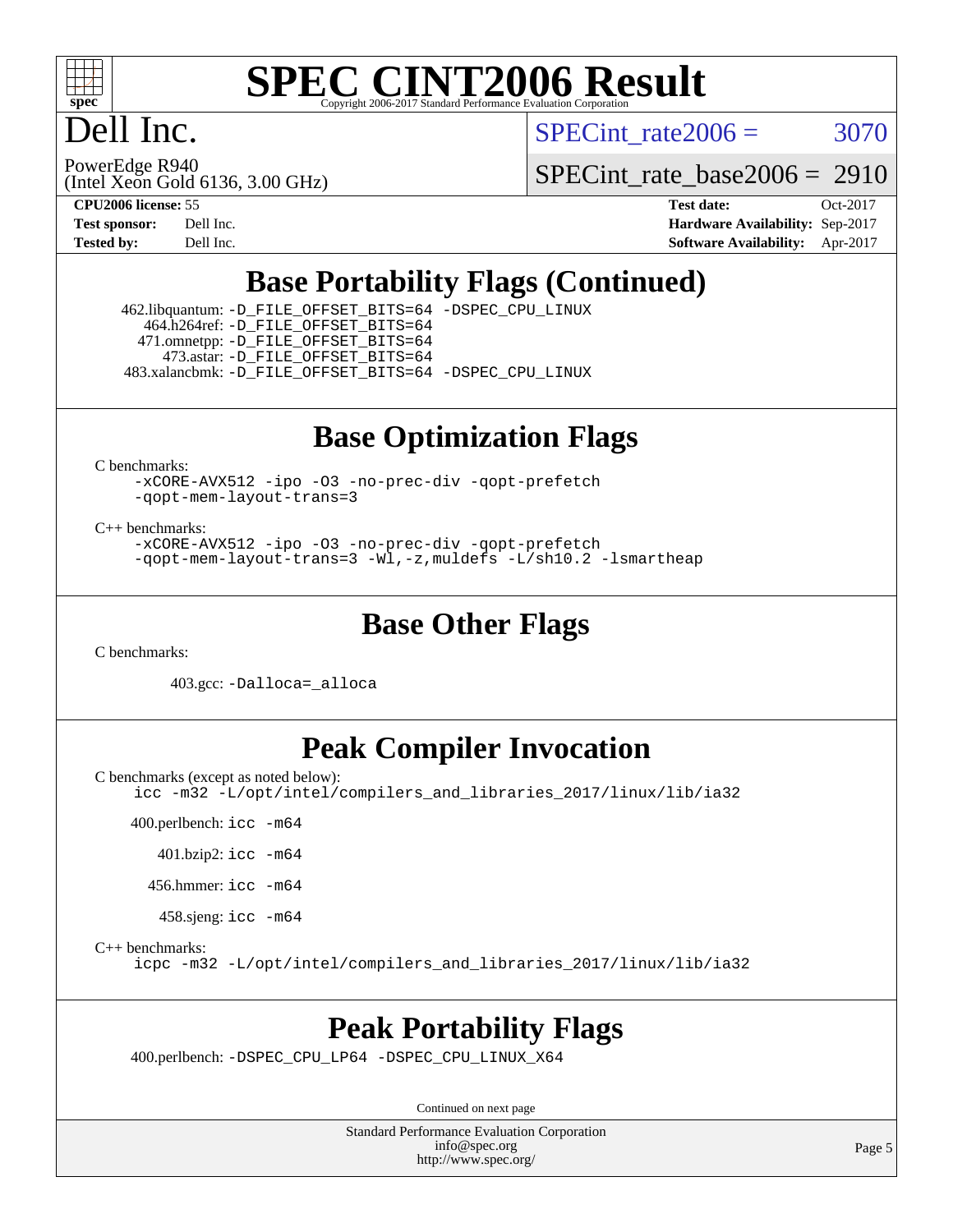

## ell Inc.

SPECint rate $2006 = 3070$ 

(Intel Xeon Gold 6136, 3.00 GHz) PowerEdge R940

[SPECint\\_rate\\_base2006 =](http://www.spec.org/auto/cpu2006/Docs/result-fields.html#SPECintratebase2006) 2910

| <b>Test sponsor:</b> | Dell Inc. |
|----------------------|-----------|
| <b>Tested by:</b>    | Dell Inc. |

**[CPU2006 license:](http://www.spec.org/auto/cpu2006/Docs/result-fields.html#CPU2006license)** 55 **[Test date:](http://www.spec.org/auto/cpu2006/Docs/result-fields.html#Testdate)** Oct-2017 **[Hardware Availability:](http://www.spec.org/auto/cpu2006/Docs/result-fields.html#HardwareAvailability)** Sep-2017 **[Software Availability:](http://www.spec.org/auto/cpu2006/Docs/result-fields.html#SoftwareAvailability)** Apr-2017

## **[Peak Portability Flags \(Continued\)](http://www.spec.org/auto/cpu2006/Docs/result-fields.html#PeakPortabilityFlags)**

 401.bzip2: [-DSPEC\\_CPU\\_LP64](http://www.spec.org/cpu2006/results/res2017q4/cpu2006-20171114-50550.flags.html#suite_peakCPORTABILITY401_bzip2_DSPEC_CPU_LP64) 403.gcc: [-D\\_FILE\\_OFFSET\\_BITS=64](http://www.spec.org/cpu2006/results/res2017q4/cpu2006-20171114-50550.flags.html#user_peakPORTABILITY403_gcc_file_offset_bits_64_438cf9856305ebd76870a2c6dc2689ab) 429.mcf: [-D\\_FILE\\_OFFSET\\_BITS=64](http://www.spec.org/cpu2006/results/res2017q4/cpu2006-20171114-50550.flags.html#user_peakPORTABILITY429_mcf_file_offset_bits_64_438cf9856305ebd76870a2c6dc2689ab) 445.gobmk: [-D\\_FILE\\_OFFSET\\_BITS=64](http://www.spec.org/cpu2006/results/res2017q4/cpu2006-20171114-50550.flags.html#user_peakPORTABILITY445_gobmk_file_offset_bits_64_438cf9856305ebd76870a2c6dc2689ab) 456.hmmer: [-DSPEC\\_CPU\\_LP64](http://www.spec.org/cpu2006/results/res2017q4/cpu2006-20171114-50550.flags.html#suite_peakCPORTABILITY456_hmmer_DSPEC_CPU_LP64) 458.sjeng: [-DSPEC\\_CPU\\_LP64](http://www.spec.org/cpu2006/results/res2017q4/cpu2006-20171114-50550.flags.html#suite_peakCPORTABILITY458_sjeng_DSPEC_CPU_LP64) 462.libquantum: [-D\\_FILE\\_OFFSET\\_BITS=64](http://www.spec.org/cpu2006/results/res2017q4/cpu2006-20171114-50550.flags.html#user_peakPORTABILITY462_libquantum_file_offset_bits_64_438cf9856305ebd76870a2c6dc2689ab) [-DSPEC\\_CPU\\_LINUX](http://www.spec.org/cpu2006/results/res2017q4/cpu2006-20171114-50550.flags.html#b462.libquantum_peakCPORTABILITY_DSPEC_CPU_LINUX) 464.h264ref: [-D\\_FILE\\_OFFSET\\_BITS=64](http://www.spec.org/cpu2006/results/res2017q4/cpu2006-20171114-50550.flags.html#user_peakPORTABILITY464_h264ref_file_offset_bits_64_438cf9856305ebd76870a2c6dc2689ab) 471.omnetpp: [-D\\_FILE\\_OFFSET\\_BITS=64](http://www.spec.org/cpu2006/results/res2017q4/cpu2006-20171114-50550.flags.html#user_peakPORTABILITY471_omnetpp_file_offset_bits_64_438cf9856305ebd76870a2c6dc2689ab) 473.astar: [-D\\_FILE\\_OFFSET\\_BITS=64](http://www.spec.org/cpu2006/results/res2017q4/cpu2006-20171114-50550.flags.html#user_peakPORTABILITY473_astar_file_offset_bits_64_438cf9856305ebd76870a2c6dc2689ab) 483.xalancbmk: [-D\\_FILE\\_OFFSET\\_BITS=64](http://www.spec.org/cpu2006/results/res2017q4/cpu2006-20171114-50550.flags.html#user_peakPORTABILITY483_xalancbmk_file_offset_bits_64_438cf9856305ebd76870a2c6dc2689ab) [-DSPEC\\_CPU\\_LINUX](http://www.spec.org/cpu2006/results/res2017q4/cpu2006-20171114-50550.flags.html#b483.xalancbmk_peakCXXPORTABILITY_DSPEC_CPU_LINUX)

## **[Peak Optimization Flags](http://www.spec.org/auto/cpu2006/Docs/result-fields.html#PeakOptimizationFlags)**

#### [C benchmarks](http://www.spec.org/auto/cpu2006/Docs/result-fields.html#Cbenchmarks):

 400.perlbench: [-prof-gen](http://www.spec.org/cpu2006/results/res2017q4/cpu2006-20171114-50550.flags.html#user_peakPASS1_CFLAGSPASS1_LDCFLAGS400_perlbench_prof_gen_e43856698f6ca7b7e442dfd80e94a8fc)(pass 1) [-prof-use](http://www.spec.org/cpu2006/results/res2017q4/cpu2006-20171114-50550.flags.html#user_peakPASS2_CFLAGSPASS2_LDCFLAGS400_perlbench_prof_use_bccf7792157ff70d64e32fe3e1250b55)(pass 2) [-xCORE-AVX512](http://www.spec.org/cpu2006/results/res2017q4/cpu2006-20171114-50550.flags.html#user_peakPASS2_CFLAGSPASS2_LDCFLAGS400_perlbench_f-xCORE-AVX512)(pass 2) [-par-num-threads=1](http://www.spec.org/cpu2006/results/res2017q4/cpu2006-20171114-50550.flags.html#user_peakPASS1_CFLAGSPASS1_LDCFLAGS400_perlbench_par_num_threads_786a6ff141b4e9e90432e998842df6c2)(pass 1) [-ipo](http://www.spec.org/cpu2006/results/res2017q4/cpu2006-20171114-50550.flags.html#user_peakPASS2_CFLAGSPASS2_LDCFLAGS400_perlbench_f-ipo)(pass 2) [-O3](http://www.spec.org/cpu2006/results/res2017q4/cpu2006-20171114-50550.flags.html#user_peakPASS2_CFLAGSPASS2_LDCFLAGS400_perlbench_f-O3)(pass 2) [-no-prec-div](http://www.spec.org/cpu2006/results/res2017q4/cpu2006-20171114-50550.flags.html#user_peakPASS2_CFLAGSPASS2_LDCFLAGS400_perlbench_f-no-prec-div)(pass 2) [-auto-ilp32](http://www.spec.org/cpu2006/results/res2017q4/cpu2006-20171114-50550.flags.html#user_peakCOPTIMIZE400_perlbench_f-auto-ilp32) [-qopt-mem-layout-trans=3](http://www.spec.org/cpu2006/results/res2017q4/cpu2006-20171114-50550.flags.html#user_peakCOPTIMIZE400_perlbench_f-qopt-mem-layout-trans_170f5be61cd2cedc9b54468c59262d5d) 401.bzip2: [-prof-gen](http://www.spec.org/cpu2006/results/res2017q4/cpu2006-20171114-50550.flags.html#user_peakPASS1_CFLAGSPASS1_LDCFLAGS401_bzip2_prof_gen_e43856698f6ca7b7e442dfd80e94a8fc)(pass 1) [-prof-use](http://www.spec.org/cpu2006/results/res2017q4/cpu2006-20171114-50550.flags.html#user_peakPASS2_CFLAGSPASS2_LDCFLAGS401_bzip2_prof_use_bccf7792157ff70d64e32fe3e1250b55)(pass 2) [-xCORE-AVX512](http://www.spec.org/cpu2006/results/res2017q4/cpu2006-20171114-50550.flags.html#user_peakPASS2_CFLAGSPASS2_LDCFLAGS401_bzip2_f-xCORE-AVX512)(pass 2)  $-par-num-threads=1(pass 1) -ipo(pass 2) -O3(pass 2)$  $-par-num-threads=1(pass 1) -ipo(pass 2) -O3(pass 2)$  $-par-num-threads=1(pass 1) -ipo(pass 2) -O3(pass 2)$  $-par-num-threads=1(pass 1) -ipo(pass 2) -O3(pass 2)$  $-par-num-threads=1(pass 1) -ipo(pass 2) -O3(pass 2)$  $-par-num-threads=1(pass 1) -ipo(pass 2) -O3(pass 2)$ [-no-prec-div](http://www.spec.org/cpu2006/results/res2017q4/cpu2006-20171114-50550.flags.html#user_peakPASS2_CFLAGSPASS2_LDCFLAGS401_bzip2_f-no-prec-div)(pass 2) [-qopt-prefetch](http://www.spec.org/cpu2006/results/res2017q4/cpu2006-20171114-50550.flags.html#user_peakCOPTIMIZE401_bzip2_f-qopt-prefetch) [-auto-ilp32](http://www.spec.org/cpu2006/results/res2017q4/cpu2006-20171114-50550.flags.html#user_peakCOPTIMIZE401_bzip2_f-auto-ilp32) [-qopt-mem-layout-trans=3](http://www.spec.org/cpu2006/results/res2017q4/cpu2006-20171114-50550.flags.html#user_peakCOPTIMIZE401_bzip2_f-qopt-mem-layout-trans_170f5be61cd2cedc9b54468c59262d5d) 403.gcc: [-xCORE-AVX512](http://www.spec.org/cpu2006/results/res2017q4/cpu2006-20171114-50550.flags.html#user_peakOPTIMIZE403_gcc_f-xCORE-AVX512) [-ipo](http://www.spec.org/cpu2006/results/res2017q4/cpu2006-20171114-50550.flags.html#user_peakOPTIMIZE403_gcc_f-ipo) [-O3](http://www.spec.org/cpu2006/results/res2017q4/cpu2006-20171114-50550.flags.html#user_peakOPTIMIZE403_gcc_f-O3) [-no-prec-div](http://www.spec.org/cpu2006/results/res2017q4/cpu2006-20171114-50550.flags.html#user_peakOPTIMIZE403_gcc_f-no-prec-div) [-qopt-mem-layout-trans=3](http://www.spec.org/cpu2006/results/res2017q4/cpu2006-20171114-50550.flags.html#user_peakCOPTIMIZE403_gcc_f-qopt-mem-layout-trans_170f5be61cd2cedc9b54468c59262d5d)  $429$ .mcf: basepeak = yes 445.gobmk: [-prof-gen](http://www.spec.org/cpu2006/results/res2017q4/cpu2006-20171114-50550.flags.html#user_peakPASS1_CFLAGSPASS1_LDCFLAGS445_gobmk_prof_gen_e43856698f6ca7b7e442dfd80e94a8fc)(pass 1) [-prof-use](http://www.spec.org/cpu2006/results/res2017q4/cpu2006-20171114-50550.flags.html#user_peakPASS2_CFLAGSPASS2_LDCFLAGSPASS2_LDFLAGS445_gobmk_prof_use_bccf7792157ff70d64e32fe3e1250b55)(pass 2) [-xCORE-AVX512](http://www.spec.org/cpu2006/results/res2017q4/cpu2006-20171114-50550.flags.html#user_peakPASS2_CFLAGSPASS2_LDCFLAGSPASS2_LDFLAGS445_gobmk_f-xCORE-AVX512)(pass 2)  $-par-num-threads=1(pass 1) -ipo(pass 2) -O3(pass 2)$  $-par-num-threads=1(pass 1) -ipo(pass 2) -O3(pass 2)$  $-par-num-threads=1(pass 1) -ipo(pass 2) -O3(pass 2)$  $-par-num-threads=1(pass 1) -ipo(pass 2) -O3(pass 2)$  $-par-num-threads=1(pass 1) -ipo(pass 2) -O3(pass 2)$  $-par-num-threads=1(pass 1) -ipo(pass 2) -O3(pass 2)$ [-no-prec-div](http://www.spec.org/cpu2006/results/res2017q4/cpu2006-20171114-50550.flags.html#user_peakPASS2_LDCFLAGS445_gobmk_f-no-prec-div)(pass 2) [-qopt-mem-layout-trans=3](http://www.spec.org/cpu2006/results/res2017q4/cpu2006-20171114-50550.flags.html#user_peakCOPTIMIZE445_gobmk_f-qopt-mem-layout-trans_170f5be61cd2cedc9b54468c59262d5d) 456.hmmer: [-xCORE-AVX512](http://www.spec.org/cpu2006/results/res2017q4/cpu2006-20171114-50550.flags.html#user_peakOPTIMIZE456_hmmer_f-xCORE-AVX512) [-ipo](http://www.spec.org/cpu2006/results/res2017q4/cpu2006-20171114-50550.flags.html#user_peakOPTIMIZE456_hmmer_f-ipo) [-O3](http://www.spec.org/cpu2006/results/res2017q4/cpu2006-20171114-50550.flags.html#user_peakOPTIMIZE456_hmmer_f-O3) [-no-prec-div](http://www.spec.org/cpu2006/results/res2017q4/cpu2006-20171114-50550.flags.html#user_peakOPTIMIZE456_hmmer_f-no-prec-div) [-unroll2](http://www.spec.org/cpu2006/results/res2017q4/cpu2006-20171114-50550.flags.html#user_peakCOPTIMIZE456_hmmer_f-unroll_784dae83bebfb236979b41d2422d7ec2) [-auto-ilp32](http://www.spec.org/cpu2006/results/res2017q4/cpu2006-20171114-50550.flags.html#user_peakCOPTIMIZE456_hmmer_f-auto-ilp32) [-qopt-mem-layout-trans=3](http://www.spec.org/cpu2006/results/res2017q4/cpu2006-20171114-50550.flags.html#user_peakCOPTIMIZE456_hmmer_f-qopt-mem-layout-trans_170f5be61cd2cedc9b54468c59262d5d) 458.sjeng: [-prof-gen](http://www.spec.org/cpu2006/results/res2017q4/cpu2006-20171114-50550.flags.html#user_peakPASS1_CFLAGSPASS1_LDCFLAGS458_sjeng_prof_gen_e43856698f6ca7b7e442dfd80e94a8fc)(pass 1) [-prof-use](http://www.spec.org/cpu2006/results/res2017q4/cpu2006-20171114-50550.flags.html#user_peakPASS2_CFLAGSPASS2_LDCFLAGS458_sjeng_prof_use_bccf7792157ff70d64e32fe3e1250b55)(pass 2) [-xCORE-AVX512](http://www.spec.org/cpu2006/results/res2017q4/cpu2006-20171114-50550.flags.html#user_peakPASS2_CFLAGSPASS2_LDCFLAGS458_sjeng_f-xCORE-AVX512)(pass 2) [-par-num-threads=1](http://www.spec.org/cpu2006/results/res2017q4/cpu2006-20171114-50550.flags.html#user_peakPASS1_CFLAGSPASS1_LDCFLAGS458_sjeng_par_num_threads_786a6ff141b4e9e90432e998842df6c2)(pass 1) [-ipo](http://www.spec.org/cpu2006/results/res2017q4/cpu2006-20171114-50550.flags.html#user_peakPASS2_CFLAGSPASS2_LDCFLAGS458_sjeng_f-ipo)(pass 2) [-O3](http://www.spec.org/cpu2006/results/res2017q4/cpu2006-20171114-50550.flags.html#user_peakPASS2_CFLAGSPASS2_LDCFLAGS458_sjeng_f-O3)(pass 2) [-no-prec-div](http://www.spec.org/cpu2006/results/res2017q4/cpu2006-20171114-50550.flags.html#user_peakPASS2_CFLAGSPASS2_LDCFLAGS458_sjeng_f-no-prec-div)(pass 2) [-unroll4](http://www.spec.org/cpu2006/results/res2017q4/cpu2006-20171114-50550.flags.html#user_peakCOPTIMIZE458_sjeng_f-unroll_4e5e4ed65b7fd20bdcd365bec371b81f) [-auto-ilp32](http://www.spec.org/cpu2006/results/res2017q4/cpu2006-20171114-50550.flags.html#user_peakCOPTIMIZE458_sjeng_f-auto-ilp32) [-qopt-mem-layout-trans=3](http://www.spec.org/cpu2006/results/res2017q4/cpu2006-20171114-50550.flags.html#user_peakCOPTIMIZE458_sjeng_f-qopt-mem-layout-trans_170f5be61cd2cedc9b54468c59262d5d) 462.libquantum: basepeak = yes 464.h264ref: [-prof-gen](http://www.spec.org/cpu2006/results/res2017q4/cpu2006-20171114-50550.flags.html#user_peakPASS1_CFLAGSPASS1_LDCFLAGS464_h264ref_prof_gen_e43856698f6ca7b7e442dfd80e94a8fc)(pass 1) [-prof-use](http://www.spec.org/cpu2006/results/res2017q4/cpu2006-20171114-50550.flags.html#user_peakPASS2_CFLAGSPASS2_LDCFLAGS464_h264ref_prof_use_bccf7792157ff70d64e32fe3e1250b55)(pass 2) [-xCORE-AVX512](http://www.spec.org/cpu2006/results/res2017q4/cpu2006-20171114-50550.flags.html#user_peakPASS2_CFLAGSPASS2_LDCFLAGS464_h264ref_f-xCORE-AVX512)(pass 2) [-par-num-threads=1](http://www.spec.org/cpu2006/results/res2017q4/cpu2006-20171114-50550.flags.html#user_peakPASS1_CFLAGSPASS1_LDCFLAGS464_h264ref_par_num_threads_786a6ff141b4e9e90432e998842df6c2)(pass 1) [-ipo](http://www.spec.org/cpu2006/results/res2017q4/cpu2006-20171114-50550.flags.html#user_peakPASS2_CFLAGSPASS2_LDCFLAGS464_h264ref_f-ipo)(pass 2) [-O3](http://www.spec.org/cpu2006/results/res2017q4/cpu2006-20171114-50550.flags.html#user_peakPASS2_CFLAGSPASS2_LDCFLAGS464_h264ref_f-O3)(pass 2) [-no-prec-div](http://www.spec.org/cpu2006/results/res2017q4/cpu2006-20171114-50550.flags.html#user_peakPASS2_CFLAGSPASS2_LDCFLAGS464_h264ref_f-no-prec-div)(pass 2) [-unroll2](http://www.spec.org/cpu2006/results/res2017q4/cpu2006-20171114-50550.flags.html#user_peakCOPTIMIZE464_h264ref_f-unroll_784dae83bebfb236979b41d2422d7ec2) [-qopt-mem-layout-trans=3](http://www.spec.org/cpu2006/results/res2017q4/cpu2006-20171114-50550.flags.html#user_peakCOPTIMIZE464_h264ref_f-qopt-mem-layout-trans_170f5be61cd2cedc9b54468c59262d5d) Continued on next page